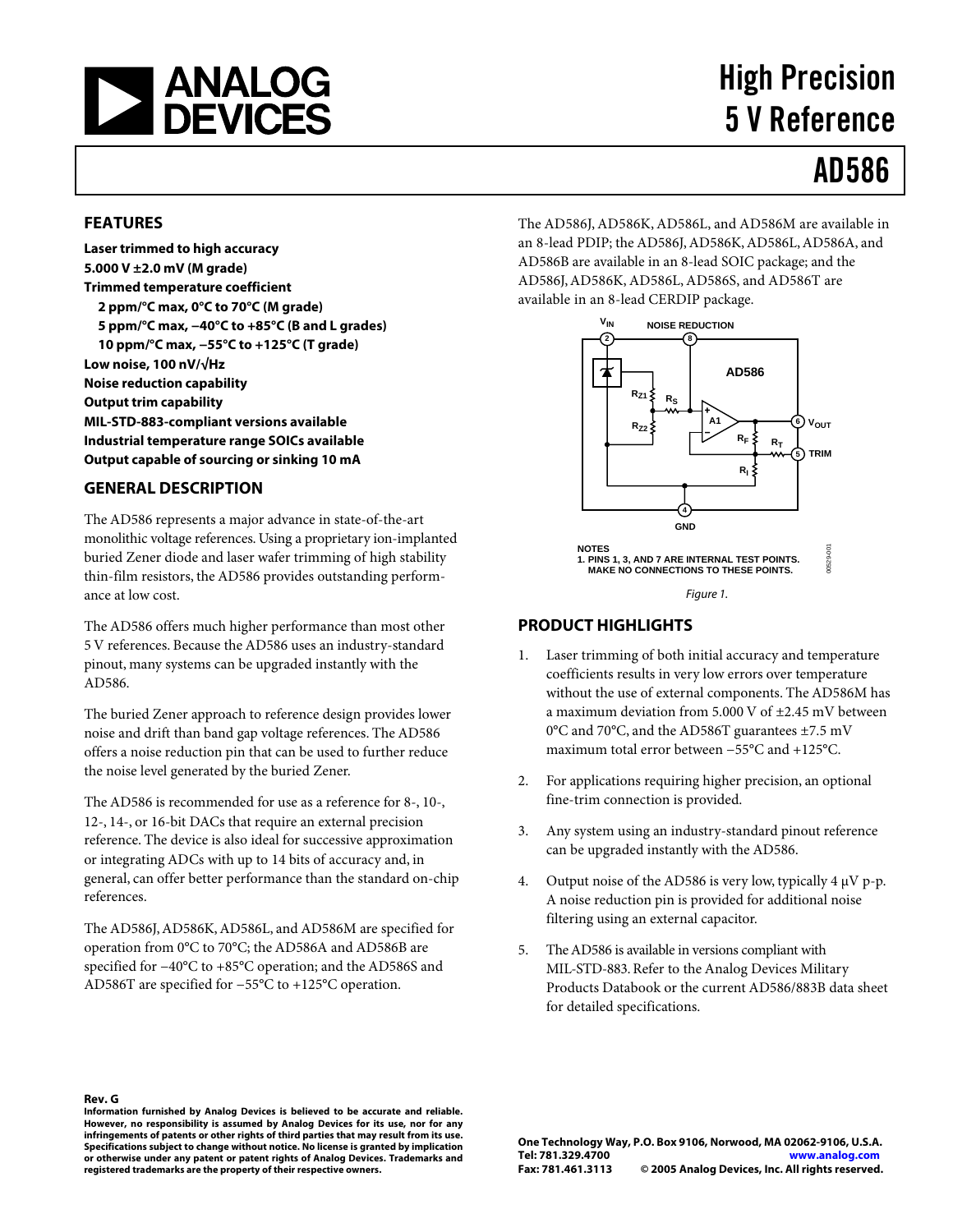# TABLE OF CONTENTS

# **REVISION HISTORY**

### **3/05—Rev. F to Rev. G**

| Split Specifications Table into Table 1 and Table 2 3 |
|-------------------------------------------------------|
|                                                       |
|                                                       |
|                                                       |
|                                                       |
|                                                       |

## **1/04—Rev. E to Rev. F**

|--|--|

| $7/03$ —Rev. D to Rev. E |
|--------------------------|
|--------------------------|

### **4/01—Rev. C to Rev. D**

| Changed Figure 10 to Table 1 |  |
|------------------------------|--|
|                              |  |

# **11/95—Revision 0: Initial Version**

| 5 V Reference with Multiplying CMOS DACs or ADCs  11  |  |
|-------------------------------------------------------|--|
| Stacked Precision References for Multiple Voltages 11 |  |
|                                                       |  |
|                                                       |  |
|                                                       |  |
|                                                       |  |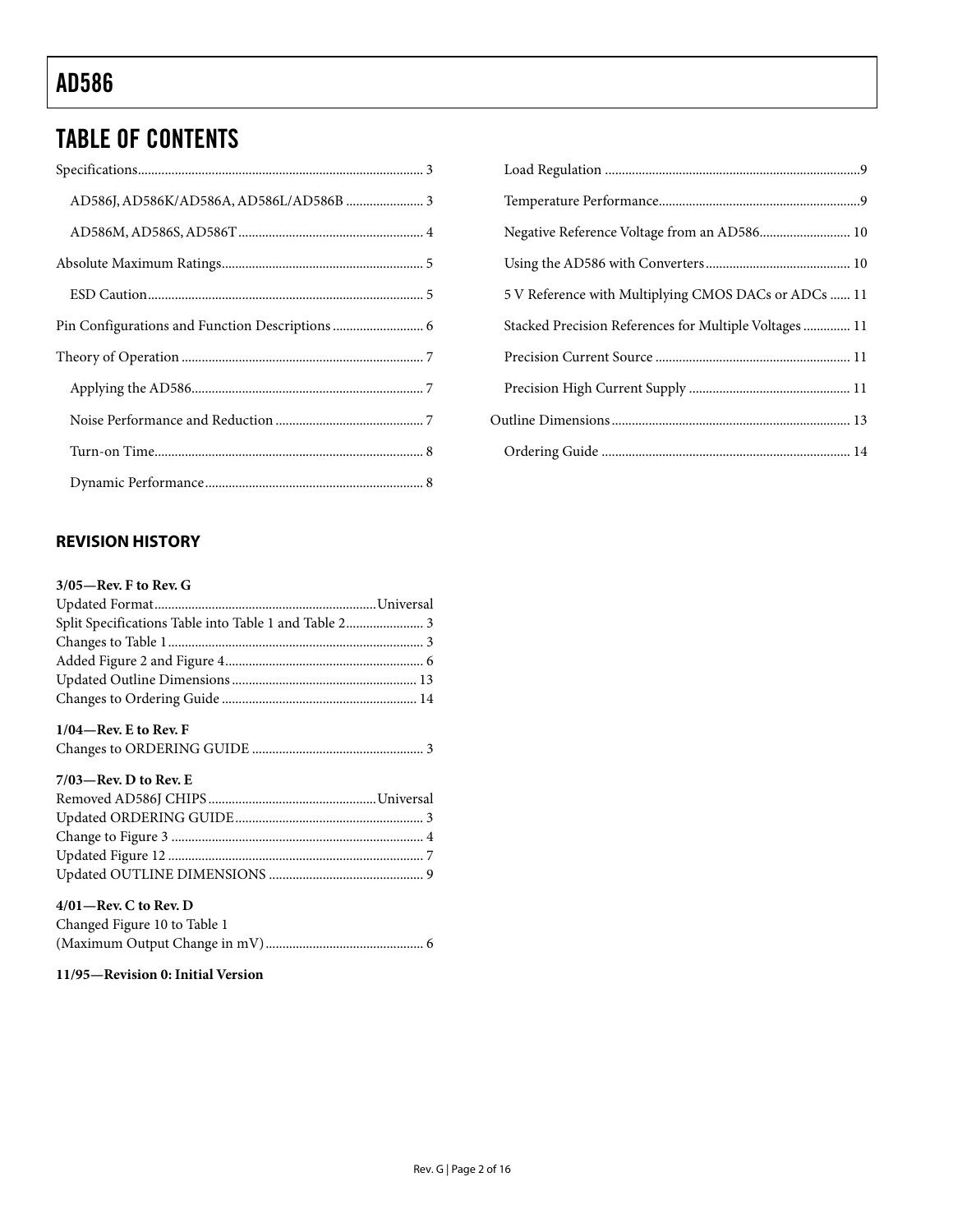# <span id="page-2-0"></span>**SPECIFICATIONS**

### **AD586J, AD586K/AD586A, AD586L/AD586B**

@ TA = 25°C, VIN = 15 V, unless otherwise noted. Specifications in **boldface** are tested on all production units at final electrical test. Results from those tests are used to calculate outgoing quality levels. All minimum and maximum specifications are guaranteed, although only those shown in **boldface** are tested on all production units, unless otherwise specified.

#### **Table 1.**

<span id="page-2-1"></span>

|                                                | <b>AD586J</b> |                |                         | AD586K/AD586A |                |                         | AD586L/AD586B |                |                         |                |
|------------------------------------------------|---------------|----------------|-------------------------|---------------|----------------|-------------------------|---------------|----------------|-------------------------|----------------|
| <b>Parameter</b>                               | Min           | <b>Typ</b>     | Max                     | Min           | <b>Typ</b>     | Max                     | Min           | <b>Typ</b>     | Max                     | <b>Unit</b>    |
| <b>OUTPUT VOLTAGE</b>                          | 4.980         |                | 5.020                   | 4.995         |                | 5.005                   | 4.9975        |                | 5.0025                  | $\vee$         |
| <b>OUTPUT VOLTAGE</b>                          |               |                |                         |               |                |                         |               |                |                         |                |
| DRIFT <sup>1</sup>                             |               |                |                         |               |                |                         |               |                |                         |                |
| $0^{\circ}$ C to 70 $^{\circ}$ C               |               |                | 25                      |               |                | 15                      |               |                | 5                       | ppm/°C         |
| $-55^{\circ}$ C to +125 $^{\circ}$ C           |               |                |                         |               |                |                         |               |                |                         | ppm/°C         |
| <b>GAIN ADJUSTMENT</b>                         | $+6$          |                |                         | $+6$          |                |                         | $+6$          |                |                         | $\%$           |
|                                                | $-2$          |                |                         | $-2$          |                |                         | $-2$          |                |                         | $\%$           |
| LINE REGULATION <sup>1</sup>                   |               |                |                         |               |                |                         |               |                |                         |                |
| $10.8 V < +V_{\text{IN}} < 36 V$               |               |                |                         |               |                |                         |               |                |                         |                |
| <b>TMIN to TMAX</b>                            |               |                | ±100                    |               |                | ±100                    |               |                | ±100                    | $\mu V/V$      |
| $11.4 V < +VIN < 36 V$                         |               |                |                         |               |                |                         |               |                |                         |                |
| $T_{MIN}$ to $T_{MAX}$                         |               |                |                         |               |                |                         |               |                |                         | $\mu V/V$      |
| LOAD REGULATION <sup>1</sup>                   |               |                |                         |               |                |                         |               |                |                         |                |
| Sourcing 0 mA $<$ $l_{\text{OUT}}$ $<$ 10 mA   |               |                |                         |               |                |                         |               |                |                         |                |
| $25^{\circ}$ C                                 |               |                | 100                     |               |                | 100                     |               |                | 100                     | $\mu V/mA$     |
| <b>T<sub>MIN</sub></b> to T <sub>MAX</sub>     |               |                | 100                     |               |                | 100                     |               |                | 100                     | $\mu$ V/mA     |
| Sinking $-10$ mA $<$ $I_{\text{OUT}}$ $<$ 0 mA |               |                |                         |               |                |                         |               |                |                         |                |
| $25^{\circ}$ C                                 |               |                | 400                     |               |                | 400                     |               |                | 400                     | µV/mA          |
| QUIESCENT CURRENT                              |               | $\overline{2}$ | $\overline{\mathbf{3}}$ |               | $\overline{2}$ | $\overline{\mathbf{3}}$ |               | $\overline{2}$ | $\overline{\mathbf{3}}$ | mA             |
| POWER CONSUMPTION                              |               | 30             |                         |               | 30             |                         |               | 30             |                         | mW             |
| <b>OUTPUT NOISE</b>                            |               |                |                         |               |                |                         |               |                |                         |                |
| 0.1 Hz to 10 Hz                                |               | 4              |                         |               | 4              |                         |               | $\overline{4}$ |                         | µV p-p         |
| Spectral Density, 100 Hz                       |               | 100            |                         |               | 100            |                         |               | 100            |                         | $nV/\sqrt{Hz}$ |
| <b>LONG-TERM STABILITY</b>                     |               | 15             |                         |               | 15             |                         |               | 15             |                         | ppm/1000 hr    |
| SHORT-CIRCUIT                                  |               |                |                         |               |                |                         |               |                |                         |                |
| <b>CURRENT-TO-GROUND</b>                       |               | 45             | 60                      |               | 45             | 60                      |               | 45             | 60                      | mA             |
| <b>TEMPERATURE RANGE</b>                       |               |                |                         |               |                |                         |               |                |                         |                |
| Specified Performance <sup>2</sup>             | 0             |                | 70                      | 0             | (K grade)      | 70                      | $\mathbf 0$   | (L grade)      | 70                      | °C             |
|                                                |               |                |                         | $-40$         | (A grade)      | $+85$                   | $-40$         | (B grade)      | $+85$                   | °C             |
| Operating Performance <sup>3</sup>             | $-40$         |                | $+85$                   | $-40$         |                | $+85$                   | $-40$         |                | $+85$                   | °C             |

<span id="page-2-2"></span><sup>1</sup> Maximum output voltage drift is guaranteed for all packages and grades. CERDIP packaged parts are also 100°C production tested.<br><sup>2</sup> Lower row shows specified performance for A and B grades

<span id="page-2-3"></span><sup>2</sup> Lower row shows specified performance for A and B grades.

 $3$  The operating temperature range is defined as the temperature extremes at which the device will still function. Parts may deviate from their specified performance outside their specified temperature range.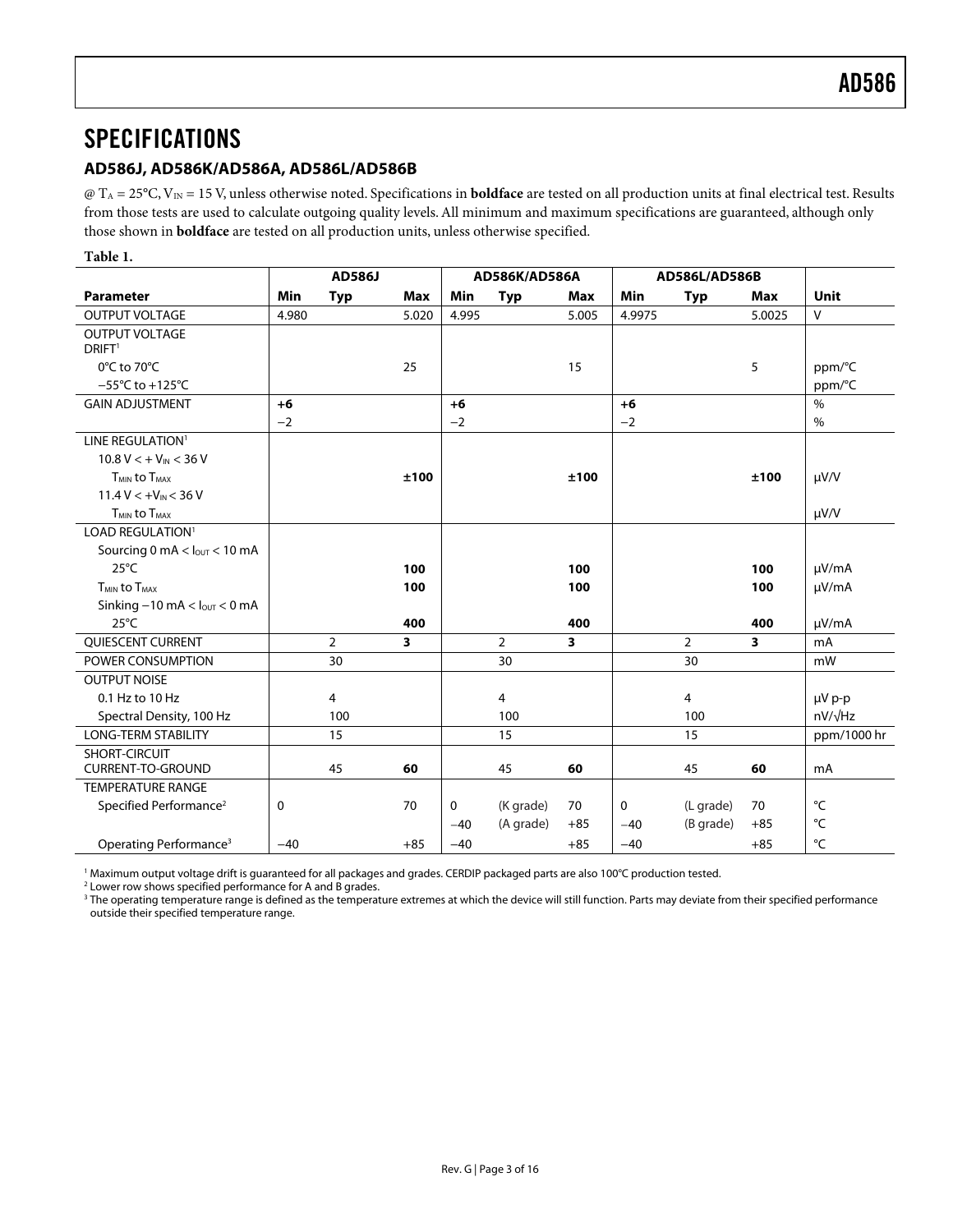#### <span id="page-3-0"></span>**AD586M, AD586S, AD586T**

@ TA = 25°C, VIN = 15 V, unless otherwise noted. Specifications in **boldface** are tested on all production units at final electrical test. Results from those tests are used to calculate outgoing quality levels. All minimum and maximum specifications are guaranteed, although only those shown in **boldface** are tested on all production units, unless otherwise specified.

#### **Table 2.**

|                                                |            | <b>AD586M</b>  |                         |       | <b>AD586S</b>  |        |        | <b>AD586T</b>  |        |                |
|------------------------------------------------|------------|----------------|-------------------------|-------|----------------|--------|--------|----------------|--------|----------------|
| <b>Parameter</b>                               | <b>Min</b> | <b>Typ</b>     | Max                     | Min   | <b>Typ</b>     | Max    | Min    | <b>Typ</b>     | Max    | <b>Unit</b>    |
| <b>OUTPUT VOLTAGE</b>                          | 4.998      |                | 5.002                   | 4.990 |                | 5.010  | 4.9975 |                | 5.0025 | ${\sf V}$      |
| <b>OUTPUT VOLTAGE</b>                          |            |                |                         |       |                |        |        |                |        |                |
| DRIFT <sup>1</sup>                             |            |                |                         |       |                |        |        |                |        |                |
| 0°C to 70°C                                    |            |                | $\overline{2}$          |       |                |        |        |                |        | ppm/°C         |
| $-55^{\circ}$ C to +125 $^{\circ}$ C           |            |                |                         |       |                | 20     |        |                | 10     | ppm/°C         |
| <b>GAIN ADJUSTMENT</b>                         | $+6$       |                |                         | $+6$  |                |        | $+6$   |                |        | $\%$           |
|                                                | $-2$       |                |                         | $-2$  |                |        | $-2$   |                |        | $\%$           |
| LINE REGULATION <sup>1</sup>                   |            |                |                         |       |                |        |        |                |        |                |
| $10.8 V < +V_{IN} < 36 V$                      |            |                |                         |       |                |        |        |                |        |                |
| <b>TMIN to TMAX</b>                            |            |                | ±100                    |       |                |        |        |                |        | $\mu V/V$      |
| $11.4 V < +V_{IN} < 36 V$                      |            |                |                         |       |                |        |        |                |        |                |
| T <sub>MIN</sub> to T <sub>MAX</sub>           |            |                |                         |       |                | ±150   |        |                | ±150   | $\mu V/V$      |
| LOAD REGULATION <sup>1</sup>                   |            |                |                         |       |                |        |        |                |        |                |
| Sourcing 0 mA $<$ $l_{\text{OUT}}$ $<$ 10 mA   |            |                |                         |       |                |        |        |                |        |                |
| $25^{\circ}$ C                                 |            |                | 100                     |       |                | 150    |        |                | 150    | µV/mA          |
| <b>TMIN to TMAX</b>                            |            |                | 100                     |       |                | 150    |        |                | 150    | $\mu V/mA$     |
| Sinking $-10$ mA $<$ $l_{\text{OUT}}$ $<$ 0 mA |            |                |                         |       |                |        |        |                |        |                |
| $25^{\circ}$ C                                 |            |                | 400                     |       |                | 400    |        |                | 400    | µV/mA          |
| QUIESCENT CURRENT                              |            | $\overline{2}$ | $\overline{\mathbf{3}}$ |       | $\overline{2}$ | 3      |        | $\overline{2}$ | 3      | mA             |
| POWER CONSUMPTION                              |            | 30             |                         |       | 30             |        |        | 30             |        | mW             |
| <b>OUTPUT NOISE</b>                            |            |                |                         |       |                |        |        |                |        |                |
| 0.1 Hz to 10 Hz                                |            | $\overline{4}$ |                         |       | 4              |        |        | 4              |        | µV p-p         |
| Spectral Density,<br>100 Hz                    |            | 100            |                         |       | 100            |        |        | 100            |        | $nV/\sqrt{Hz}$ |
| <b>LONG-TERM STABILITY</b>                     |            | 15             |                         |       | 15             |        |        | 15             |        | ppm/1000 hr    |
| SHORT-CIRCUIT                                  |            |                |                         |       |                |        |        |                |        |                |
| <b>CURRENT-TO-GROUND</b>                       |            | 45             | 60                      |       | 45             | 60     |        | 45             | 60     | mA             |
| <b>TEMPERATURE RANGE</b>                       |            |                |                         |       |                |        |        |                |        |                |
| Specified Performance <sup>2</sup>             | 0          |                | 70                      | $-55$ |                | $+125$ | $-55$  |                | $+125$ | °C             |
| Operating Performance <sup>3</sup>             | $-40$      |                | $+85$                   | $-55$ |                | $+125$ | $-55$  |                | $+125$ | °C             |

<span id="page-3-1"></span><sup>1</sup> Maximum output voltage drift is guaranteed for all packages and grades. CERDIP packaged parts are also 100°C production tested.<br><sup>2</sup> Lower row shows specified performance for A and B grades

<span id="page-3-2"></span><sup>2</sup> Lower row shows specified performance for A and B grades.

 $^3$  The operating temperature range is defined as the temperature extremes at which the device will still function. Parts may deviate from their specified performance outside their specified temperature range.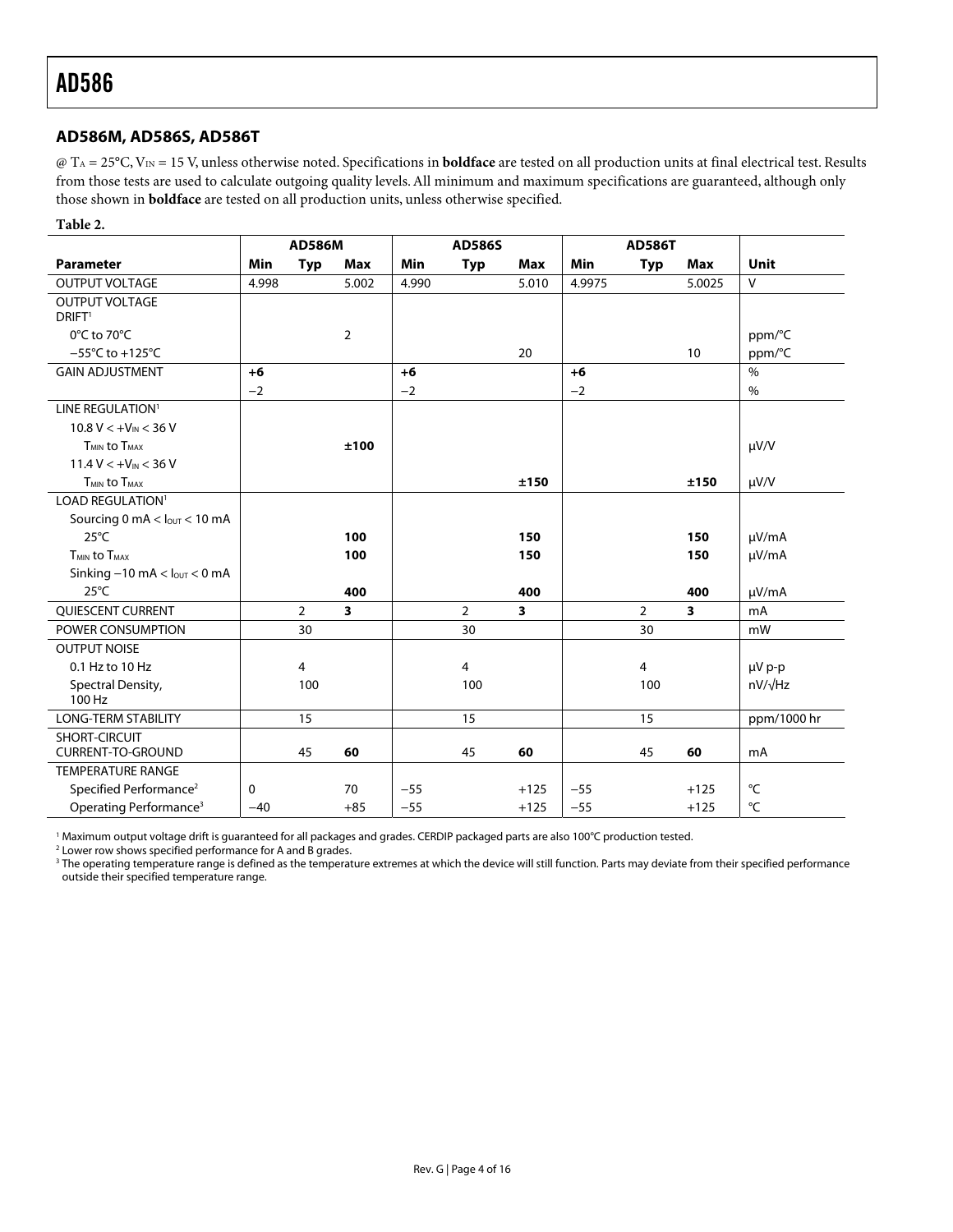# <span id="page-4-0"></span>ABSOLUTE MAXIMUM RATINGS

### **Table 3.**

| <b>Parameter</b>                     | Rating                                                |  |  |
|--------------------------------------|-------------------------------------------------------|--|--|
| V <sub>IN</sub> to Ground            | 36 V                                                  |  |  |
| Power Dissipation (25°C)             | 500 mW                                                |  |  |
| Storage Temperature                  | $-65^{\circ}$ C to +150 $^{\circ}$ C                  |  |  |
| Lead Temperature (Soldering, 10 sec) | $300^{\circ}$ C                                       |  |  |
| Package Thermal Resistance           |                                                       |  |  |
| $\theta$ ıc                          | $22^{\circ}$ C/W                                      |  |  |
| $\theta$ ja                          | 110°C/W                                               |  |  |
| <b>Output Protection</b>             | Output safe for indefinite<br>short to ground or VIN. |  |  |

Stresses above those listed under Absolute Maximum Ratings may cause permanent damage to the device. This is a stress rating only; functional operation of the device at these or any other conditions above those indicated in the operational section of this specification is not implied. Exposure to absolute maximum rating conditions for extended periods may affect device reliability.

### **ESD CAUTION**

ESD (electrostatic discharge) sensitive device. Electrostatic charges as high as 4000 V readily accumulate on the human body and test equipment and can discharge without detection. Although this product features proprietary ESD protection circuitry, permanent damage may occur on devices subjected to high energy electrostatic discharges. Therefore, proper ESD precautions are recommended to avoid performance degradation or loss of functionality.

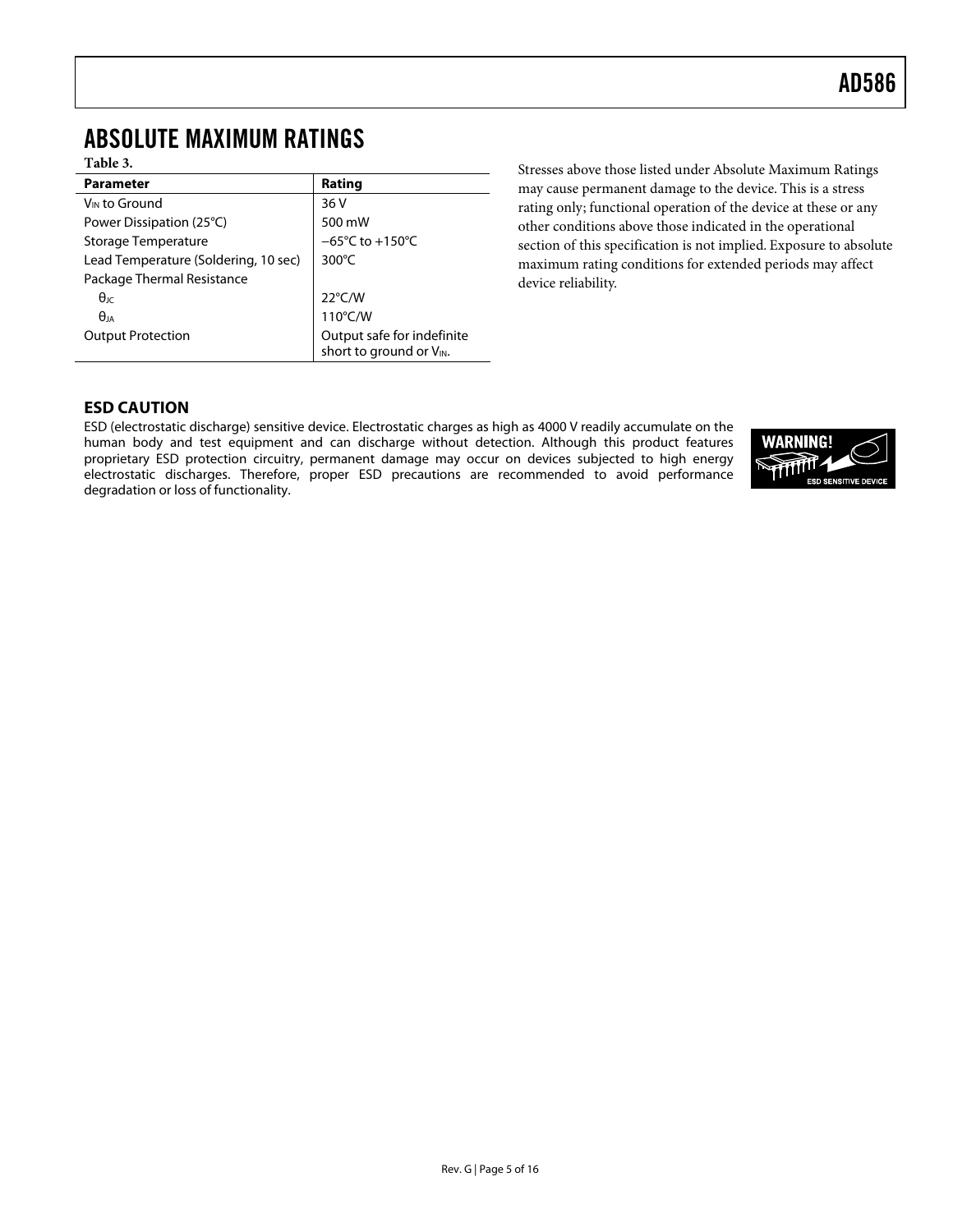# <span id="page-5-0"></span>PIN CONFIGURATIONS AND FUNCTION DESCRIPTIONS



#### **Table 4. Pin Function Descriptions**

| Pin No.        | Mnemonic               | <b>Description</b>                                                     |
|----------------|------------------------|------------------------------------------------------------------------|
|                | TP <sup>1</sup>        | Factory Trim Pad (No Connect).                                         |
|                | <b>V<sub>IN</sub></b>  | Input Voltage.                                                         |
|                | TP <sup>1</sup>        | Factory Trim Pad (No Connect).                                         |
| $\overline{4}$ | <b>GND</b>             | Ground.                                                                |
|                | <b>TRIM</b>            | Optional External Fine Trim. See the Applying the AD586 section.       |
| 6              | VOUT                   | Output Voltage.                                                        |
|                | TP <sup>1</sup>        | Factory Trim Pad (No Connect).                                         |
| 8              | <b>NOICE REDUCTION</b> | Optional Noise Reduction Filter with External 1uF Capacitor to Ground. |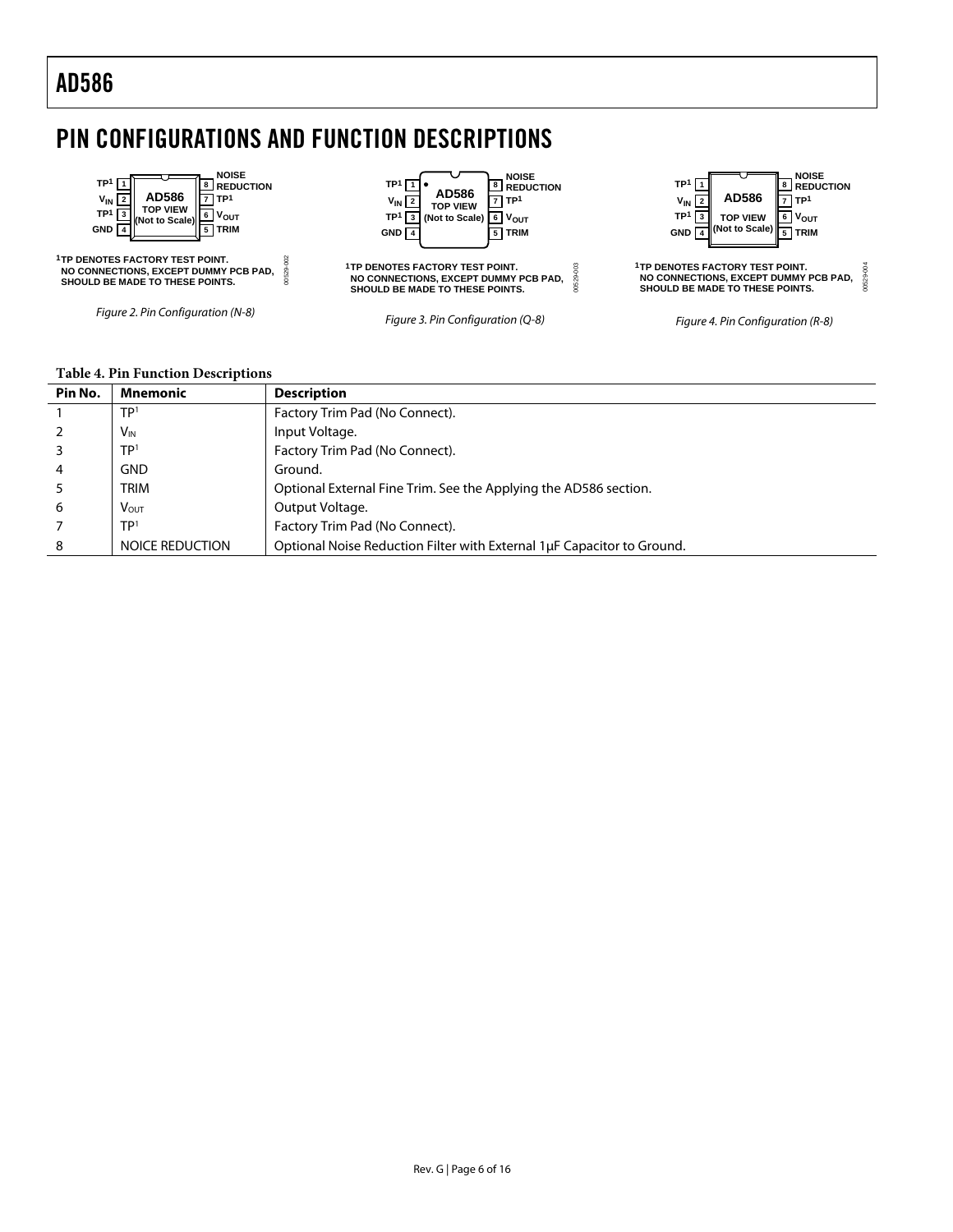# <span id="page-6-0"></span>THEORY OF OPERATION

The AD586 consists of a proprietary buried Zener diode reference, an amplifier to buffer the output, and several high stability thin-film resistors, as shown in the block diagram in [Figure 5.](#page-6-2) This design results in a high precision monolithic 5 V output reference with initial offset of 2.0 mV or less. The temperature compensation circuitry provides the device with a temperature coefficient of under 2 ppm/°C.

Using the bias compensation resistor between the Zener output and the noninverting input to the amplifier, a capacitor can be added at the noise reduction pin (Pin 8) to form a low-pass filter and reduce the noise contribution of the Zener to the circuit.

<span id="page-6-2"></span>

### <span id="page-6-1"></span>**APPLYING THE AD586**

The AD586 is simple to use in virtually all precision reference applications.When power is applied to Pin 2 and Pin 4 is grounded, Pin 6 provides a 5 V output. No external components are required; the degree of desired absolute accuracy is achieved simply by selecting the required device grade. The AD586 requires less than 3 mA quiescent current from an operating supply of 12 V or 15 V.

An external fine trim may be desired to set the output level to exactly 5.000 V (calibrated to a main system reference). System calibration may also require a reference voltage that is slightly different from 5.000 V, for example, 5.12 V for binary applications. In either case, the optional trim circuit shown in [Figure 6](#page-6-3) can offset the output by as much as 300 mV with minimal effect on other device characteristics.

<span id="page-6-3"></span>

## **NOISE PERFORMANCE AND REDUCTION**

The noise generated by the AD586 is typically less than  $4 \mu V$  p-p over the 0.1 Hz to 10 Hz band. Noise in a 1 MHz bandwidth is approximately 200  $\mu$ V p-p. The dominant source of this noise is the buried Zener, which contributes approximately 100 nV/√Hz. By comparison, contribution by the op amp is negligible. [Figure](#page-6-4) 7 shows the 0.1 Hz to 10 Hz noise of a typical AD586. The noise measurement is made with a band-pass filter made of a 1-pole high-pass filter with a corner frequency at 0.1 Hz, and a 2-pole low-pass filter with a corner frequency at 12.6 Hz, to create a filter with a 9.922 Hz bandwidth.

If further noise reduction is desired, an external capacitor can be added between the noise reduction pin and ground, as shown in [Figure 6.](#page-6-3) This capacitor, combined with the 4 k $\Omega$  Rs and the Zener resistances, forms a low-pass filter on the output of the Zener cell.A 1 µF capacitor will have a 3 dB point at 12 Hz, and will reduce the high frequency (to 1 MHz) noise to about 160 µV p-p. [Figure 8](#page-7-1) shows the 1 MHz noise of a typical AD586, both with and without a 1 µF capacitor.



<span id="page-6-4"></span>Figure 7. 0.1 Hz to 10 Hz Noise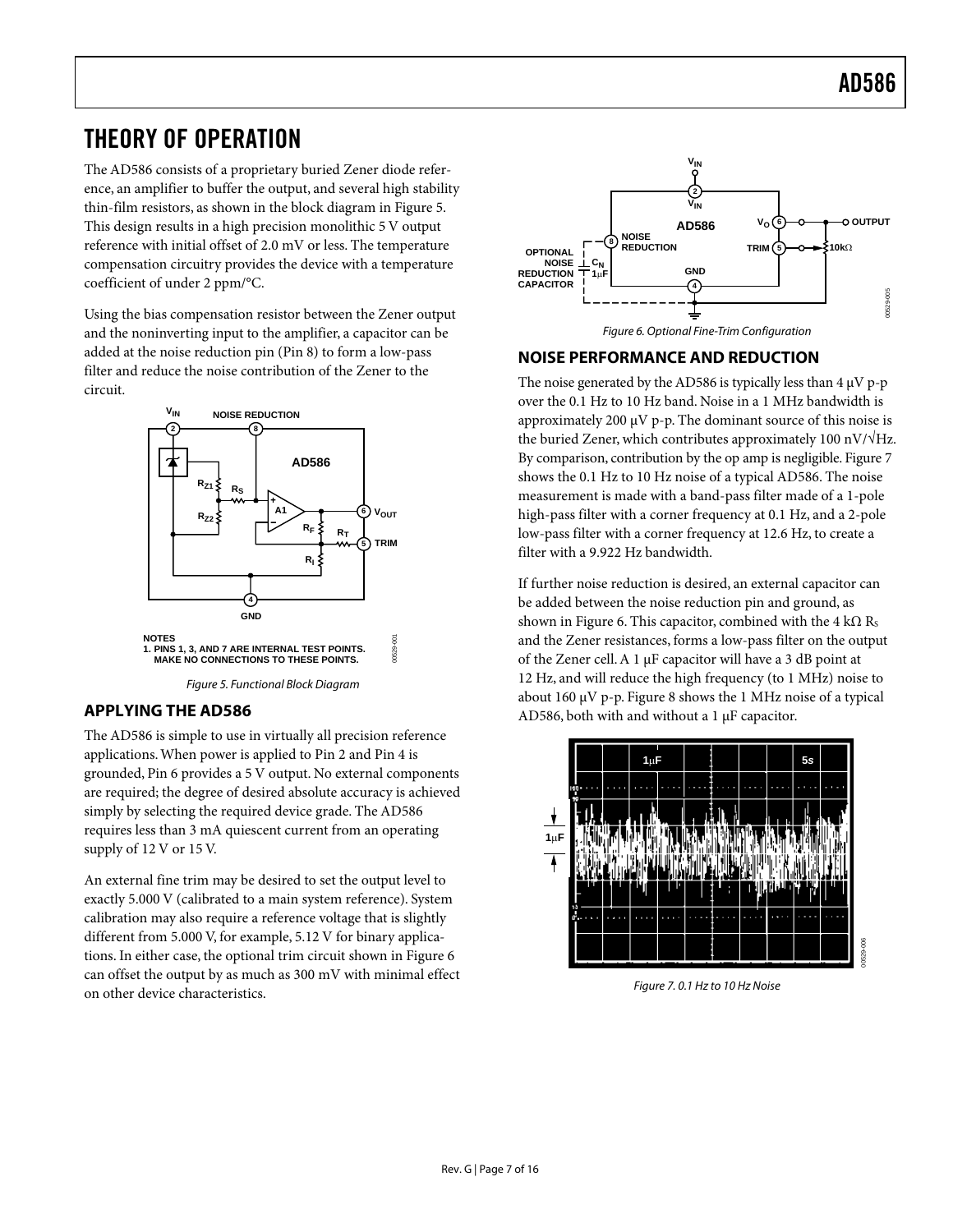<span id="page-7-0"></span>

<span id="page-7-1"></span>Figure 8. Effect of 1 µF Noise Reduction Capacitor on Broadband Noise

### **TURN-ON TIME**

Upon application of power (cold start), the time required for the output voltage to reach its final value within a specified error band is defined as the turn-on settling time. Two components normally associated with this are the time for the active circuits to settle, and the time for the thermal gradients on the chip to stabilize. [Figure 9,](#page-7-2) [Figure 10,](#page-7-3) and [Figure 11 s](#page-7-4)how the turn-on characteristics of the AD586. It shows the settling to be about 60 µs to 0.01%. Note the absence of any thermal tails when the horizontal scale is expanded to l ms/cm in [Figure 10.](#page-7-3) 

Output turn-on time is modified when an external noise reduction capacitor is used.When present, this capacitor acts as an additional load to the current source of the internal Zener diode, resulting in a somewhat longer turn-on time. In the case of a 1 µF capacitor, the initial turn-on time is approximately 400 ms to 0.01% (see [Figure 11\)](#page-7-4).



<span id="page-7-2"></span>Figure 9. Electrical Turn-On



<span id="page-7-3"></span>Figure 10. Extended Time Scale



<span id="page-7-4"></span>Figure 11. Turn-On with  $1\mu$ F C<sub>N</sub> Characteristics

### **DYNAMIC PERFORMANCE**

The output buffer amplifier is designed to provide the AD586 with static and dynamic load regulation superior to less complete references.

Many ADCs and DACs present transient current loads to the reference, and poor reference response can degrade the performance of the converter.

[Figure 12,](#page-7-5) [Figure 13,](#page-8-1) and [Figure 14](#page-8-2) display the characteristics of the AD586 output amplifier driving a 0 mA to 10 mA load.

<span id="page-7-5"></span>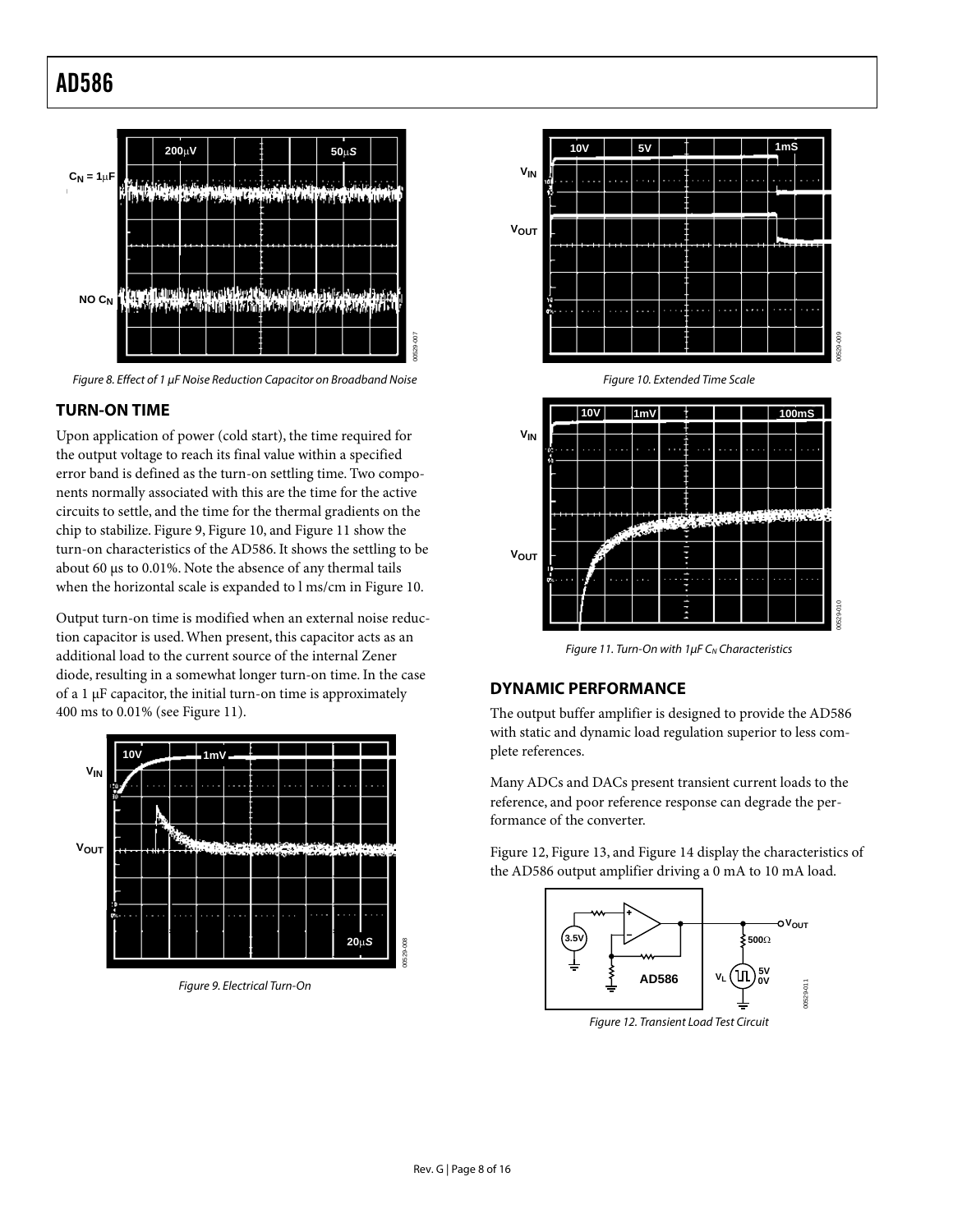<span id="page-8-0"></span>

<span id="page-8-2"></span><span id="page-8-1"></span>Figure 14. Fine-Scale Setting for Transient Load

In some applications, a varying load may be both resistive and capacitive in nature, or the load may be connected to the AD586 by a long capacitive cable.

[Figure 15 a](#page-8-3)nd [Figure 16 d](#page-8-4)isplay the output amplifier characteristics driving a 1000 pF, 0 mA to 10 mA load.

<span id="page-8-3"></span>

Figure 15. Capacitive Load Transient Response Test Circuit



<span id="page-8-4"></span>Figure 16. Output Response with Capacitive Load

### **LOAD REGULATION**

The AD586 has excellent load regulation characteristics. [Figure](#page-8-5) 17 shows that varying the load several mA changes the output by a few µV. The AD586 has somewhat better load regulation performance sourcing current than sinking current.



<span id="page-8-5"></span>Figure 17. Typical Load Regulation Characteristics

### **TEMPERATURE PERFORMANCE**

The AD586 is designed for precision reference applications where temperature performance is critical. Extensive temperature testing ensures that the device maintains a high level of performance over the operating temperature range.

Some confusion exists with defining and specifying reference voltage error over temperature. Historically, references have been characterized using a maximum deviation per degree Celsius, that is, ppm/°C. However, because of nonlinearities in temperature characteristics that originated in standard Zener references (such as "S" type characteristics), most manufacturers have begun to use a maximum limit error band approach to specify devices. This technique involves measuring the output at three or more different temperatures to specify an output voltage error band.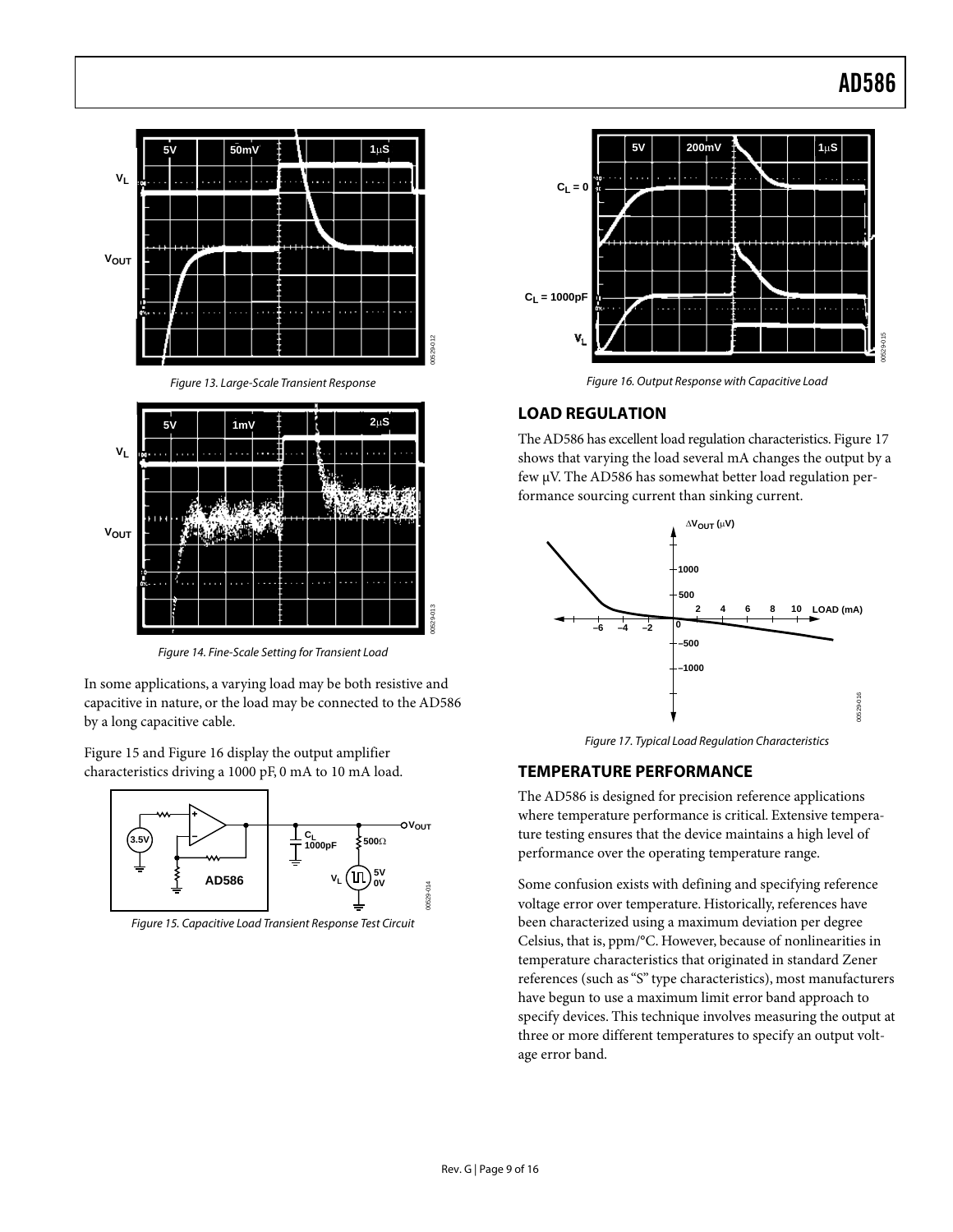<span id="page-9-0"></span>[Figure 18 s](#page-9-1)hows the typical output voltage drift for the AD586L and illustrates the test methodology. The box in [Figure 18](#page-9-1) is bounded on the sides by the operating temperature extremes and on the top and the bottom by the maximum and minimum output voltages measured over the operating temperature range. The slope of the diagonal drawn from the lower left to the upper right corner of the box determines the performance grade of the device.



<span id="page-9-1"></span>Figure 18. Typical AD586L Temperature Drift

Each AD586J, AD586K, and AD586L grade unit is tested at 0°C, 25°C, and 70°C. Each AD586SQ and AD586TQ grade unit is tested at −55°C, +25°C, and +125°C. This approach ensures that the variations of output voltage that occur as the temperature changes within the specified range will be contained within a box whose diagonal has a slope equal to the maximum specified drift. The position of the box on the vertical scale will change from device to device as initial error and the shape of the curve vary. The maximum height of the box for the appropriate temperature range and device grade is shown in [Table 5.](#page-9-2) Duplication of these results requires a combination of high accuracy and stable temperature control in a test system. Evaluation of the AD586 will produce a curve similar to that in [Figure 18,](#page-9-1) but output readings could vary depending on the test methods and equipment used.

| Table 5. Maximum Output Change in in v |                                   |                                    |                                     |  |  |  |  |  |
|----------------------------------------|-----------------------------------|------------------------------------|-------------------------------------|--|--|--|--|--|
|                                        | <b>Maximum Output Change (mV)</b> |                                    |                                     |  |  |  |  |  |
| <b>Device</b><br>Grade                 | $0^{\circ}$ C to 70 $^{\circ}$ C  | $-40^{\circ}$ C to $+85^{\circ}$ C | $-55^{\circ}$ C to $+125^{\circ}$ C |  |  |  |  |  |
|                                        |                                   |                                    |                                     |  |  |  |  |  |
| AD586J                                 | 8.75                              |                                    |                                     |  |  |  |  |  |
| AD586K                                 | 5.25                              |                                    |                                     |  |  |  |  |  |
| AD586L                                 | 1.75                              |                                    |                                     |  |  |  |  |  |
| AD586M                                 | 0.70                              |                                    |                                     |  |  |  |  |  |
| AD586A                                 |                                   | 9.37                               |                                     |  |  |  |  |  |
| AD586B                                 |                                   | 3.12                               |                                     |  |  |  |  |  |
| AD586S                                 |                                   |                                    | 18.00                               |  |  |  |  |  |
| AD586T                                 |                                   |                                    | 9.00                                |  |  |  |  |  |

<span id="page-9-2"></span>**Table 5. Maximum Output Change in mV**

#### **NEGATIVE REFERENCE VOLTAGE FROM AN AD586**

The AD586 can be used to provide a precision −5.000 V output, as shown in [Figure 19.](#page-9-3) The  $V_{IN}$  pin is tied to at least a 6 V supply, the output pin is grounded, and the AD586 ground pin is connected through a resistor, RS, to a −15 V supply. The −5 V output is now taken from the ground pin (Pin 4) instead of  $V_{\text{OUT}}$ . It is essential to arrange the output load and the supply resistor, R<sub>S</sub>, so that the net current through the AD586 is between 2.5 mA and 10.0 mA. The temperature characteristics and long-term stability of the device will be essentially the same as that of a unit used in the standard +5 V output configuration.

<span id="page-9-3"></span>

Figure 19. AD586 as a Negative 5 V Reference

### **USING THE AD586 WITH CONVERTERS**

The AD586 is an ideal reference for a wide variety of 8-, 12-, 14-, and 16-bit ADCs and DACs. Several representative examples are explained in the following sections.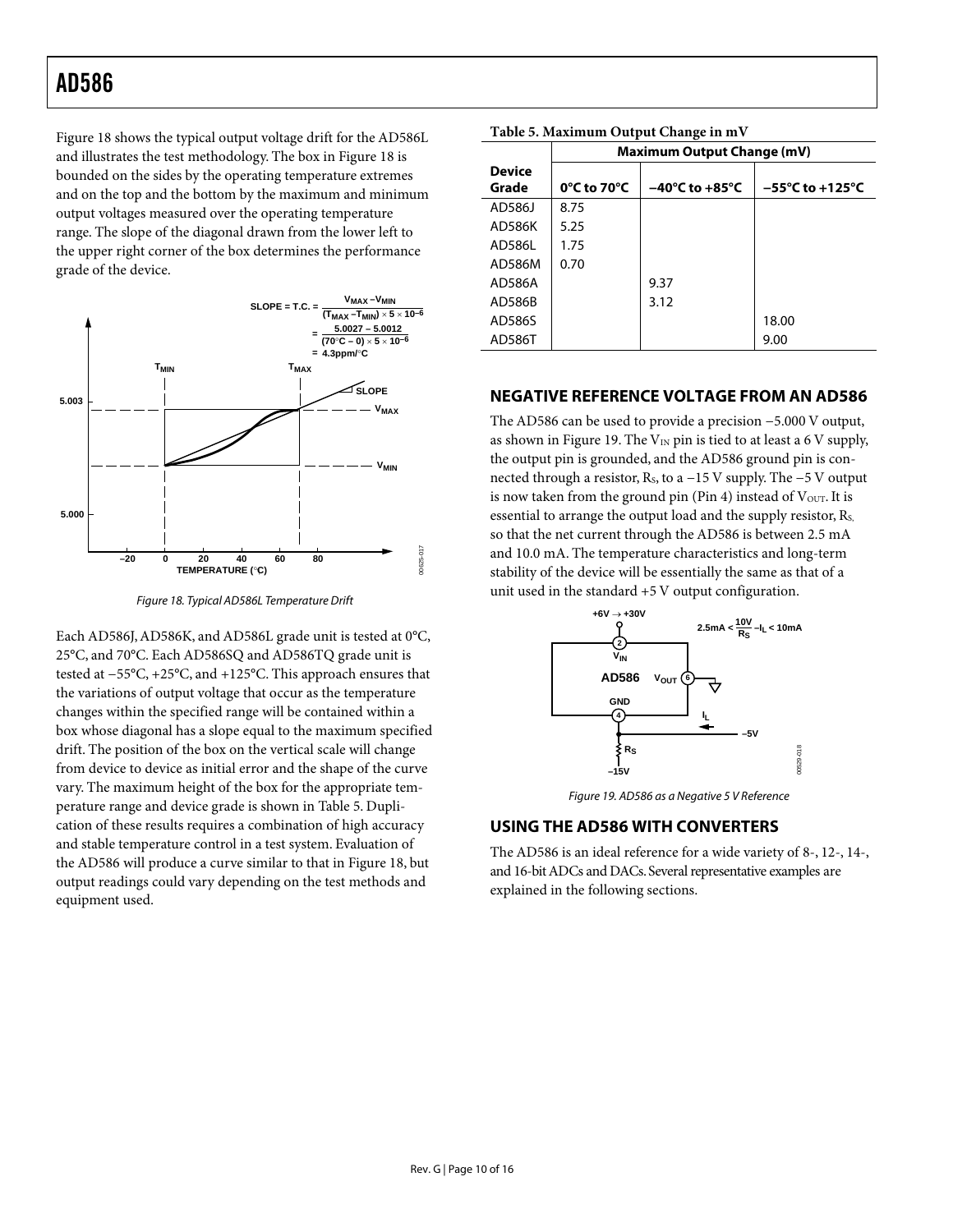### <span id="page-10-0"></span>**5 V REFERENCE WITH MULTIPLYING CMOS DACs OR ADCs**

The AD586 is ideal for applications with 10- and 12-bit multiplying CMOS DACs. In the standard hookup, as shown in [Figure 20,](#page-10-1) the AD586 is paired with the AD7545 12-bit multiplying DAC and the AD711 high speed BiFET op amp. The amplifier DAC configuration produces a unipolar 0 V to −5 V output range. Bipolar output applications and other operating details can be found in the individual product data sheets.

<span id="page-10-1"></span>

Figure 20. Low Power 12-Bit CMOS DAC Application

The AD586 can also be used as a precision reference for multiple DACs. [Figure 21](#page-10-2) shows the AD586, the AD7628 dual DAC, and the AD712 dual op amp hooked up for single-supply operation to produce 0 V to −5 V outputs. Because both DACs are on the same die and share a common reference and output op amps, the DAC outputs will exhibit similar gain TCs.

<span id="page-10-2"></span>

Figure 21. AD586 as a 5 V Reference for a CMOS

### **STACKED PRECISION REFERENCES FOR MULTIPLE VOLTAGES**

Often, a design requires several reference voltages. Three AD586s can be stacked, as shown in [Figure 22,](#page-10-3) to produce 5.000 V, 10.000 V, and 15.000 V outputs. This scheme can be extended to any number of AD586s, provided the maximum load current is not exceeded. This design provides the additional advantage of improved line regulation on the 5.0 V output. Changes in  $V_{IN}$  of 18 V to 50 V produce output changes that are below the noise level of the references.

<span id="page-10-3"></span>

Figure 22. Multiple AD586s Stacked for Precision 5 V, 10 V, and 15 V Outputs

# **PRECISION CURRENT SOURCE**

The design of the AD586 allows it to be easily configured as a current source. By choosing the control resistor  $R_C$  in [Figure 23,](#page-10-4) the user can vary the load current from the quiescent current (typically, 2 mA) to approximately 10 mA. The compliance voltage of this circuit varies from about 5 V to 21 V, depending on the value of  $V_{IN.}$ 

<span id="page-10-4"></span>

Figure 23. Precision Current Source

### **PRECISION HIGH CURRENT SUPPLY**

For higher currents, the AD586 can easily be connected to a power PNP or power Darlington PNP device. The circuit in [Figure 24](#page-11-0) and [Figure 25](#page-11-1) can deliver up to 4 amps to the load. The  $0.1 \mu$ F capacitor is required only if the load has a significant capacitive component. If the load is purely resistive, improved high frequency supply rejection results can be obtained by removing the capacitor.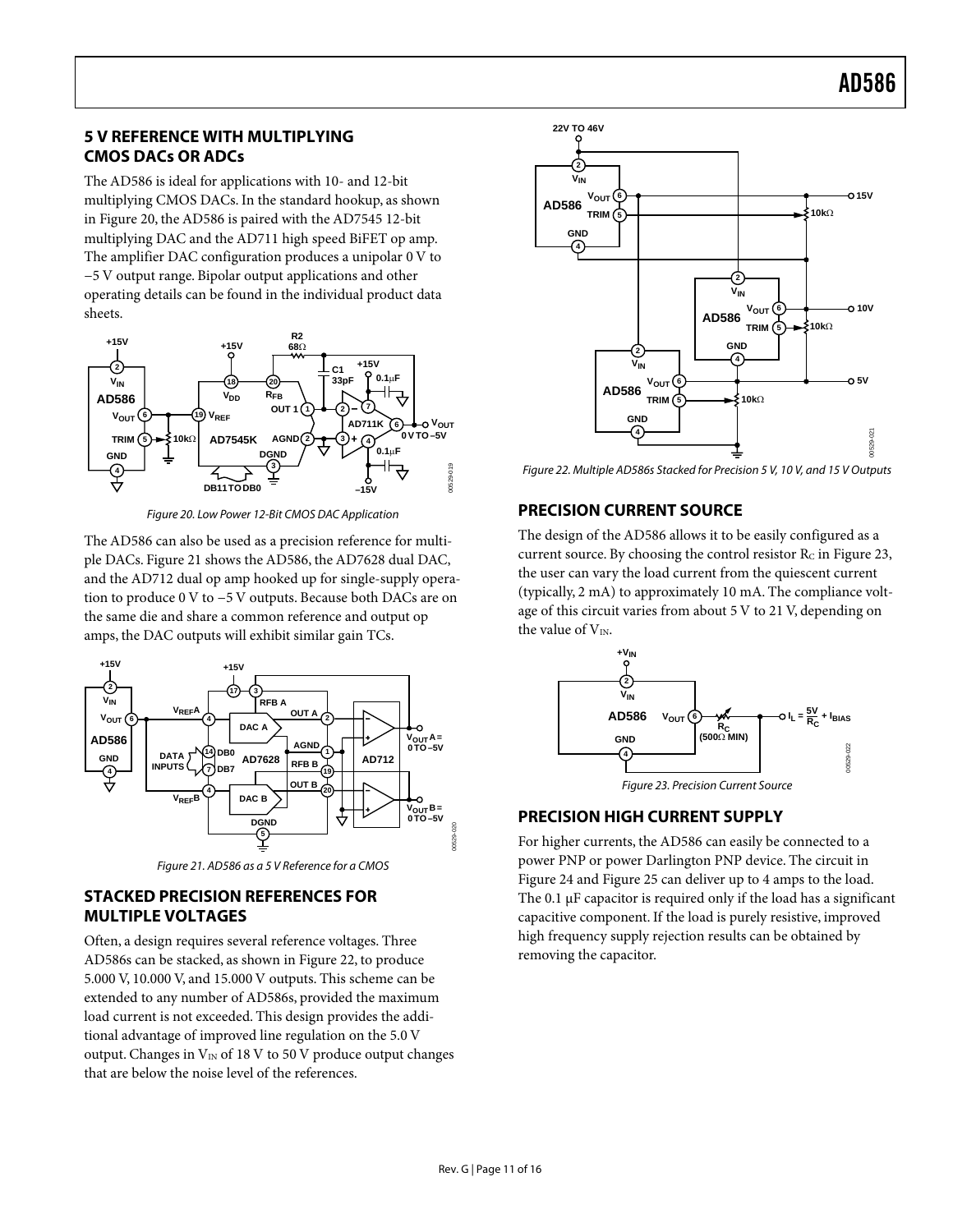<span id="page-11-0"></span>

Figure 24. Precision High Current Current Source

<span id="page-11-1"></span>

Figure 25. Precision High Current Voltage Source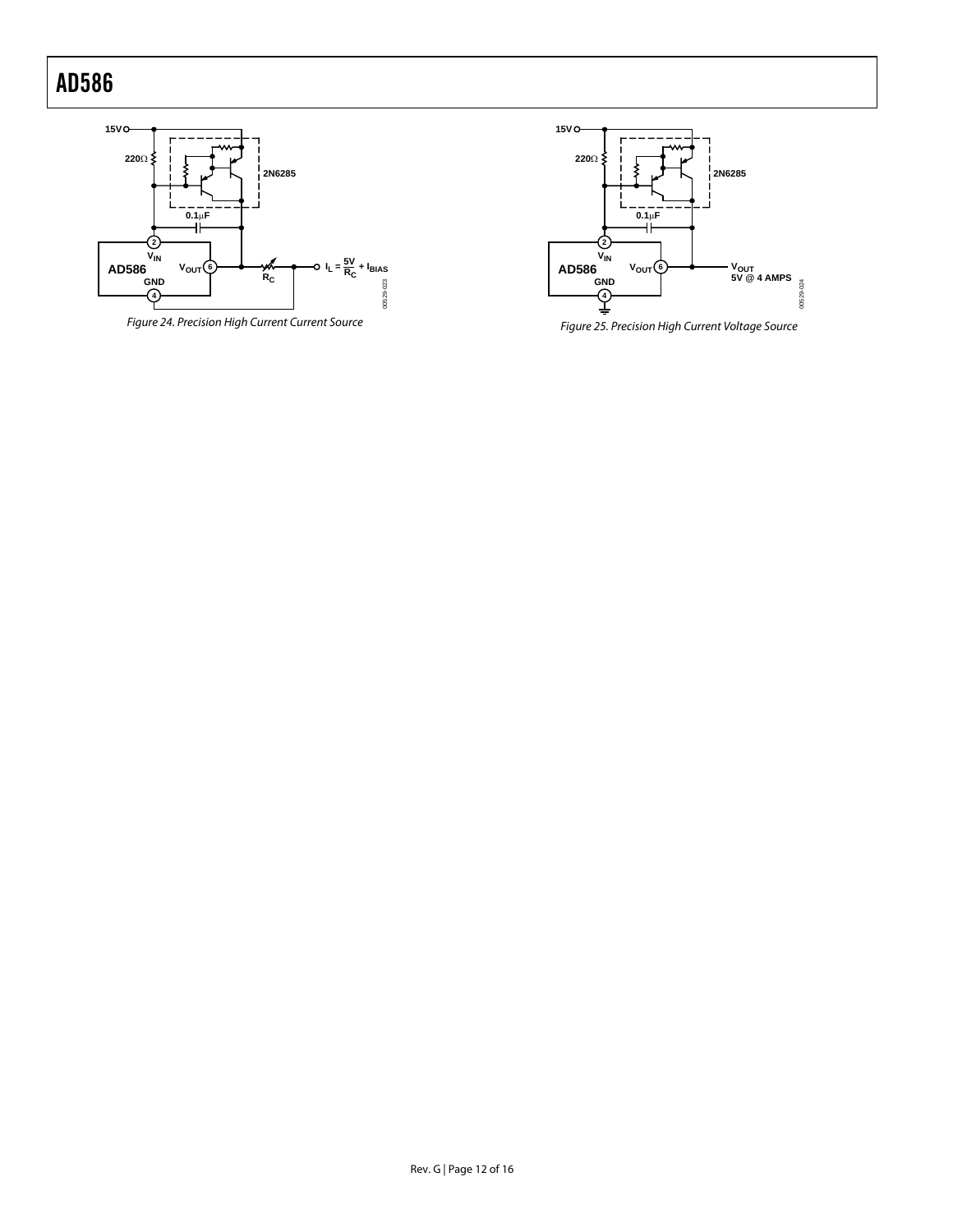<span id="page-12-0"></span>

**COMPLIANT TO JEDEC STANDARDS MS-001-BA** CONTROLLING DIMENSIONS ARE IN INCHES; MILLIMETER DIMENSIONS<br>(IN PARENTHESES) ARE ROUNDED-OFF INCH EQUIVALENTS FOR<br>REFERENCE ONLY AND ARE NOT APPROPRIATE FOR USE IN DESIGN.<br>CORNER LEADS MAY BE CONFIGURED AS WHOLE OR HALF LE

Figure 26. 8-Lead Plastic Dual In-Line Package [PDIP] (N-8) Dimensions shown in inches and (millimeters)



**CONTROLLING DIMENSIONS ARE IN MILLIMETERS; INCH DIMENSIONS (IN PARENTHESES) ARE ROUNDED-OFF MILLIMETER EQUIVALENTS FOR REFERENCE ONLY AND ARE NOT APPROPRIATE FOR USE IN DESIGN COMPLIANT TO JEDEC STANDARDS MS-012AA**

Figure 28. 8-Lead Standard Small Outline Package [SOIC] Narrow Body (R-8) Dimensions shown in millimeters and (inches)



CONTROLLING DIMENSIONS ARE IN INCHES; MILLIMETER DIMENSIONS<br>(IN PARENTHESES) ARE ROUNDED-OFF INCH EQUIVALENTS FOR<br>REFERENCE ONLY AND ARE NOT APPROPRIATE FOR USE IN DESIGN.

Figure 27. 8-Lead Ceramic Dual In-Line Package [CERDIP] (Q-8) Dimensions shown in inches and (millimeters)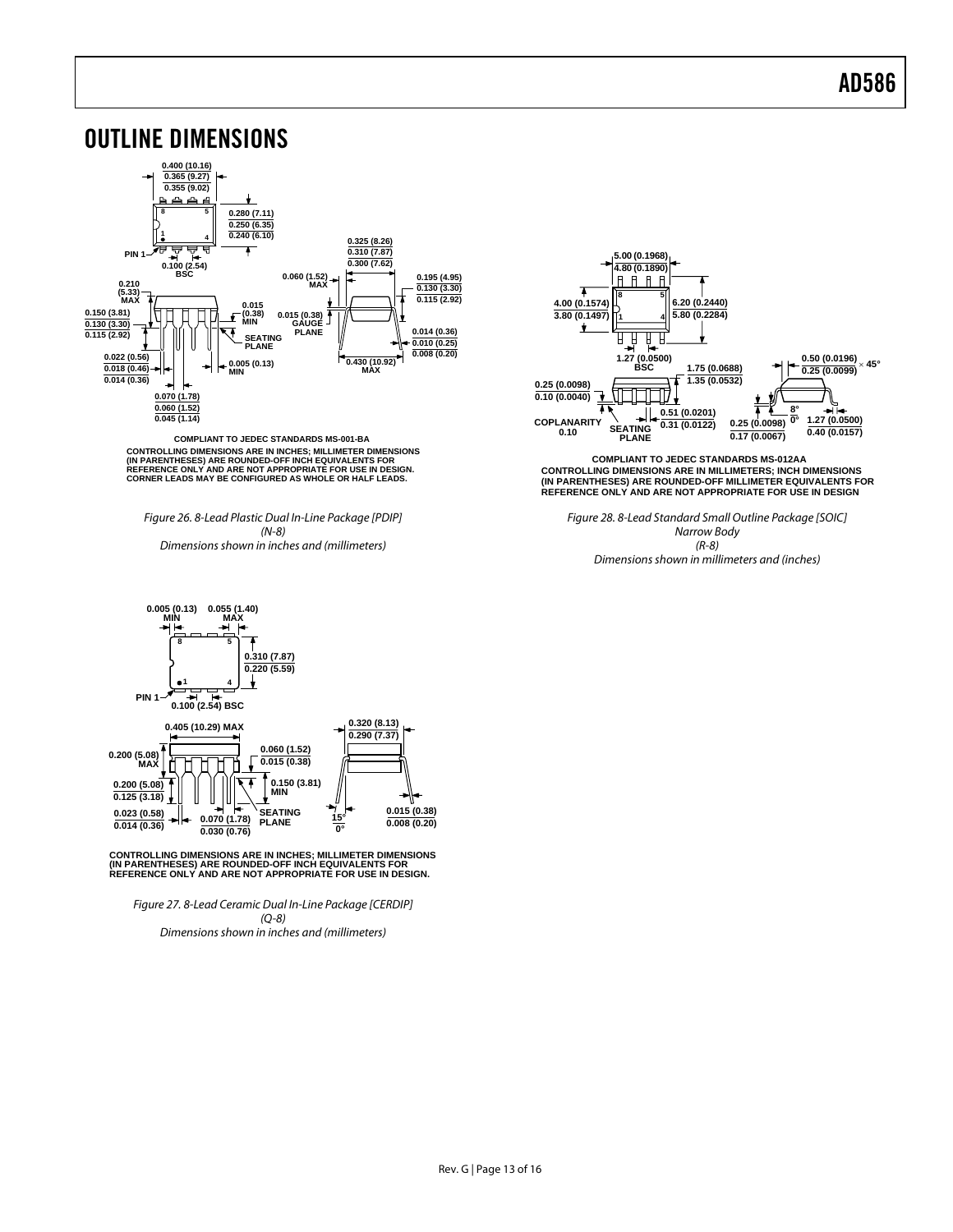#### <span id="page-13-0"></span>**ORDERING GUIDE**

<span id="page-13-1"></span>

|                             | <b>Initial</b>  | <b>Temperature</b>  | <b>Temperature</b>                   | Package            | Package       | <b>Quantity Per</b> |
|-----------------------------|-----------------|---------------------|--------------------------------------|--------------------|---------------|---------------------|
| Model                       | Error           | <b>Coefficient</b>  | Range                                | <b>Description</b> | <b>Option</b> | Reel                |
| AD586JN                     | 20 mV           | 25 ppm/°C           | 0°C to 70°C                          | PDIP               | $N-8$         |                     |
| AD586JNZ <sup>1</sup>       | 20 mV           | 25 ppm/°C           | 0°C to 70°C                          | <b>PDIP</b>        | $N-8$         |                     |
| AD586JQ                     | 20 mV           | 25 ppm/°C           | 0°C to 70°C                          | <b>CERDIP</b>      | $Q - 8$       |                     |
| AD586JR                     | 20 mV           | 25 ppm/°C           | 0°C to 70°C                          | SOIC               | $R-8$         |                     |
| AD586JR-REEL7               | 20 mV           | 25 ppm/°C           | 0°C to 70°C                          | SOIC               | $R-8$         | 1,000               |
| AD586JRZ <sup>1</sup>       | 20 mV           | 25 ppm/°C           | 0°C to 70°C                          | SOIC               | $R-8$         |                     |
| AD586JRZ-REEL71             | 20 mV           | 25 ppm/°C           | 0°C to 70°C                          | SOIC               | $R-8$         | 1,000               |
| AD586KN                     | 5 mV            | 15 ppm/°C           | 0°C to 70°C                          | <b>PDIP</b>        | $N-8$         |                     |
| AD586KNZ <sup>1</sup>       | 5 mV            | 15 ppm/°C           | 0°C to 70°C                          | <b>PDIP</b>        | $N-8$         |                     |
| AD586KQ                     | 5 mV            | 15 ppm/°C           | 0°C to 70°C                          | <b>CERDIP</b>      | $Q - 8$       |                     |
| AD586KR                     | 5 mV            | 15 ppm/°C           | 0°C to 70°C                          | SOIC               | $R-8$         |                     |
| AD586KR-REEL                | 5 mV            | 15 ppm/°C           | 0°C to 70°C                          | SOIC               | $R-8$         | 2,500               |
| AD586KR-REEL7               | 5 mV            | 15 ppm/°C           | 0°C to 70°C                          | SOIC               | $R-8$         | 1,000               |
| AD586KRZ <sup>1</sup>       | 5 mV            | 15 ppm/ $\degree$ C | 0°C to 70°C                          | SOIC               | $R-8$         |                     |
| AD586KRZ-REEL <sup>1</sup>  | 5 mV            | 15 ppm/ $\degree$ C | 0°C to 70°C                          | SOIC               | $R-8$         | 2,500               |
| AD586KRZ-REEL7 <sup>1</sup> | 5 mV            | 15 ppm/°C           | 0°C to 70°C                          | SOIC               | $R-8$         | 1,000               |
| AD586LN                     | $2.5$ mV        | 5 ppm/°C            | 0°C to 70°C                          | <b>PDIP</b>        | $N-8$         |                     |
| AD586LNZ <sup>1</sup>       | $2.5$ mV        | 5 ppm/°C            | 0°C to 70°C                          | <b>PDIP</b>        | $N-8$         |                     |
| AD586LR                     | $2.5$ mV        | 5 ppm/°C            | 0°C to 70°C                          | SOIC               | $R-8$         |                     |
| AD586LR-REEL                | $2.5$ mV        | 5 ppm/°C            | 0°C to 70°C                          | SOIC               | $R-8$         | 2,500               |
| AD586LR-REEL7               | $2.5$ mV        | 5 ppm/°C            | 0°C to 70°C                          | SOIC               | $R-8$         | 1,000               |
| AD586LRZ <sup>1</sup>       | $2.5$ mV        | 5 ppm/ $\degree$ C  | 0°C to 70°C                          | SOIC               | $R-8$         |                     |
| AD586LRZ-REEL <sup>1</sup>  | $2.5$ mV        | 5 ppm/°C            | 0°C to 70°C                          | SOIC               | $R-8$         | 2,500               |
| AD586LRZ-REEL7 <sup>1</sup> | $2.5$ mV        | 5 ppm/°C            | 0°C to 70°C                          | SOIC               | $R-8$         | 1,000               |
| AD586MN                     | 2 mV            | 2 ppm/°C            | 0°C to 70°C                          | <b>PDIP</b>        | $N-8$         |                     |
| AD586MNZ <sup>1</sup>       | 2 mV            | 2 ppm/°C            | 0°C to 70°C                          | <b>PDIP</b>        | $N-8$         |                     |
| AD586AR                     | 5 mV            | 15 ppm/°C           | $-40^{\circ}$ C to $+85^{\circ}$ C   | SOIC               | $R-8$         |                     |
| AD586AR-REEL                | 5 mV            | 15 ppm/ $\degree$ C | $-40^{\circ}$ C to $+85^{\circ}$ C   | SOIC               | $R-8$         | 2,500               |
| AD586ARZ <sup>1</sup>       | 5 mV            | 15 ppm/ $\degree$ C | $-40^{\circ}$ C to $+85^{\circ}$ C   | SOIC               | $R-8$         |                     |
| AD586ARZ-REEL <sup>1</sup>  | 5 mV            | 15 ppm/°C           | $-40^{\circ}$ C to $+85^{\circ}$ C   | SOIC               | $R-8$         | 2,500               |
| AD586ARZ-REEL7 <sup>1</sup> | 5 mV            | 15 ppm/ $\degree$ C | $-40^{\circ}$ C to $+85^{\circ}$ C   | SOIC               | $R-8$         | 1,000               |
| AD586BR                     | $2.5$ mV        | 5 ppm/°C            | $-40^{\circ}$ C to $+85^{\circ}$ C   | SOIC               | $R-8$         |                     |
| AD586BR-REEL7               | $2.5$ mV        | 5 ppm/°C            | $-40^{\circ}$ C to $+85^{\circ}$ C   | SOIC               | $R-8$         | 1,000               |
| AD586BRZ <sup>1</sup>       | $2.5$ mV        | 5 ppm/°C            | $-40^{\circ}$ C to $+85^{\circ}$ C   | SOIC               | $R-8$         |                     |
| AD586BRZ-REEL <sup>1</sup>  | $2.5$ mV        | 5 ppm/°C            | $-40^{\circ}$ C to $+85^{\circ}$ C   | SOIC               | $R-8$         | 2,500               |
| AD586BRZ-REEL7 <sup>1</sup> | $2.5$ mV        | 5 ppm/°C            | $-40^{\circ}$ C to $+85^{\circ}$ C   | SOIC               | $R-8$         | 1,000               |
| AD586LQ                     | $2.5$ mV        | 5 ppm/ $\degree$ C  | 0°C to 70°C                          | <b>CERDIP</b>      | $Q - 8$       |                     |
| AD586SQ                     | $10 \text{ mV}$ | 20 ppm/°C           | $-55^{\circ}$ C to $+125^{\circ}$ C  | <b>CERDIP</b>      | $Q - 8$       |                     |
| AD586TQ                     | $2.5$ mV        | 10 ppm/°C           | $-55^{\circ}$ C to +125 $^{\circ}$ C | <b>CERDIP</b>      | $Q - 8$       |                     |
| AD586TQ/883B <sup>2</sup>   | $2.5$ mV        | 10 ppm/°C           | $-55^{\circ}$ C to $+125^{\circ}$ C  | <b>CERDIP</b>      | $Q - 8$       |                     |

<span id="page-13-2"></span>

<span id="page-13-3"></span><sup>1</sup> Z = Pb-free part.<br><sup>2</sup> For details on grade and package offerings screened in accordance with MIL-STD-883, refer to the Analog Devices Military Products Databook or the current AD586/883B data sheet.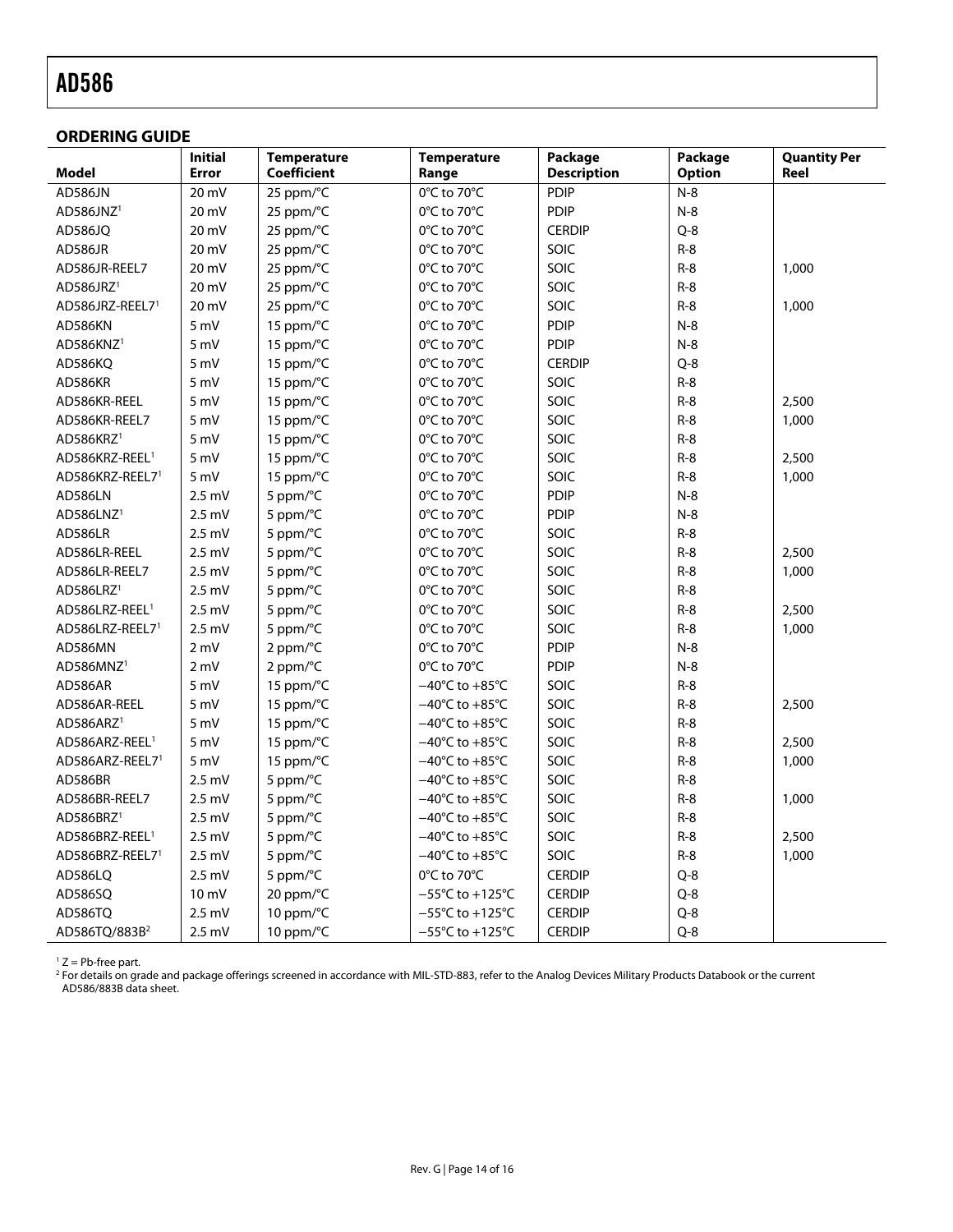# **NOTES**